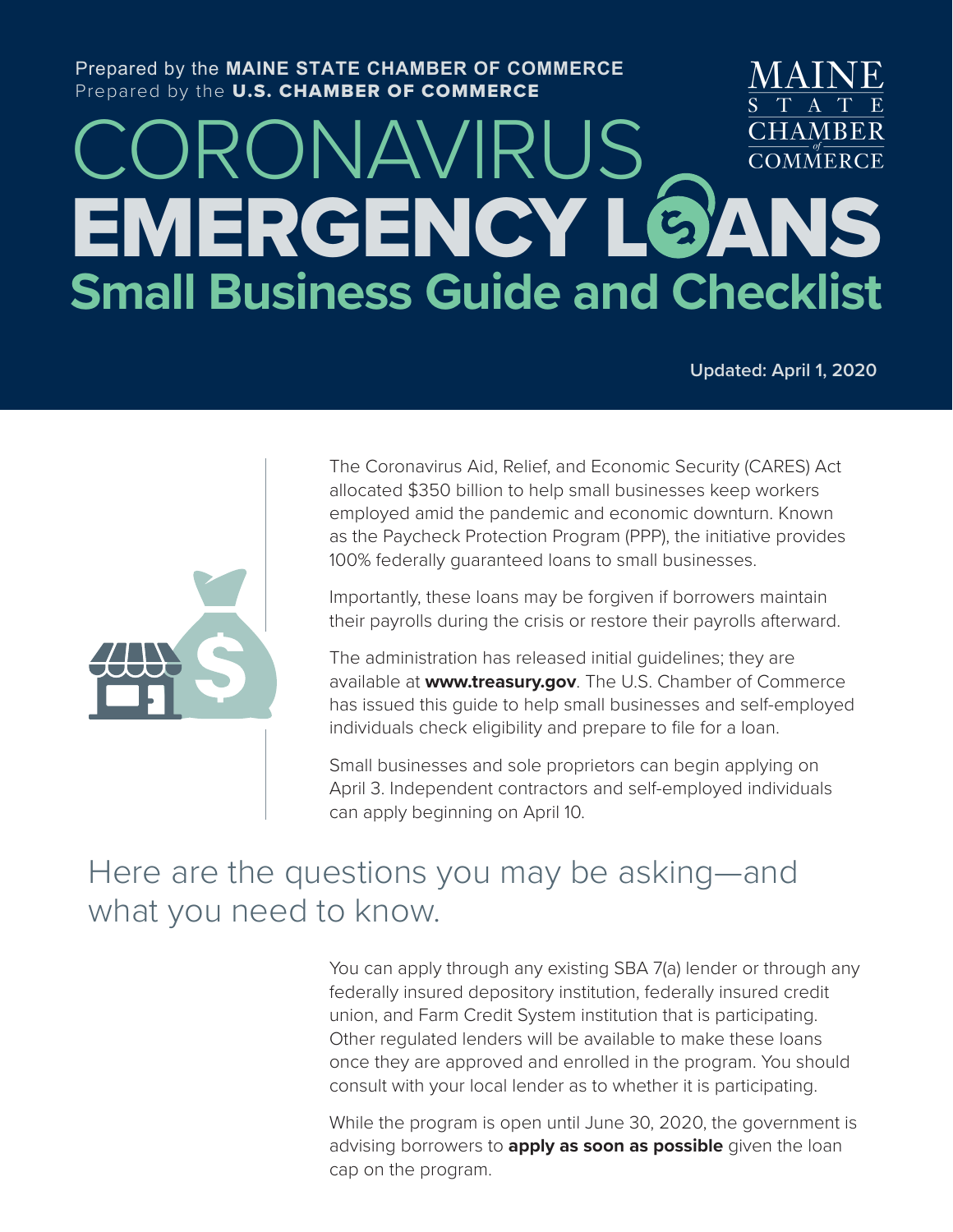## **Am I ELIGIBLE? 1**

#### You are eligible if you are:

- A small business with fewer than 500 employees
- A small business that otherwise meets the SBA's size standard
- A 501(c)(3) with fewer than 500 employees
- An individual who operates as a sole proprietor
- An individual who operates as an independent contractor
- An individual who is self-employed who regularly carries on any trade or business
- A Tribal business concern that meets the SBA size standard
- A 501(c)(19) Veterans Organization that meets the SBA size standard

#### In addition, some special rules may make you eligible:

- If you are in the accommodation and food services sector (NAICS 72), the 500-employee rule is applied on a per physical location basis
- If you are operating as a franchise or receive financial assistance from an approved Small Business Investment Company the normal affiliation rules do not apply

**REMEMBER**: The 500-employee threshold includes all employees: full-time, part-time, and any other status.

## **2**

## **What will lenders be LOOKING FOR?**

Borrowers will need to complete the Paycheck Protection Loan Application (which is available **[HERE](https://home.treasury.gov/system/files/136/Paycheck-Protection-Program-Application-3-30-2020-v3.pdf)**) and payroll documentation

#### Lenders will also ask you for a good faith certification that:

- 1. The uncertainty of current economic conditions makes the loan request necessary to support ongoing operations
- 2. The borrower will use the loan proceeds to retain workers and maintain payroll or make mortgage, lease, and utility payments
- 3. Borrower does not have an application pending for a loan duplicative of the purpose and amounts applied for here
- 4. From Feb. 15, 2020 to Dec. 31, 2020, the borrower has not received a loan duplicative of the purpose and amounts applied for here (Note: There is an opportunity to fold emergency loans made between Jan. 31, 2020 and the date this loan program becomes available into a new loan)

If you are an independent contractor, sole proprietor, or self-employed individual, lenders will also be looking for certain documents (final requirements will be announced by the government) such as payroll tax filings, Forms 1099-MISC, and income and expenses from the sole proprietorship.

# **HAMBER MMERC**



## **What lenders will NOT LOOK FOR**

- That the borrower sought and was unable to obtain credit elsewhere.
- A personal guarantee is not required for the loan.
- No collateral is required for the loan.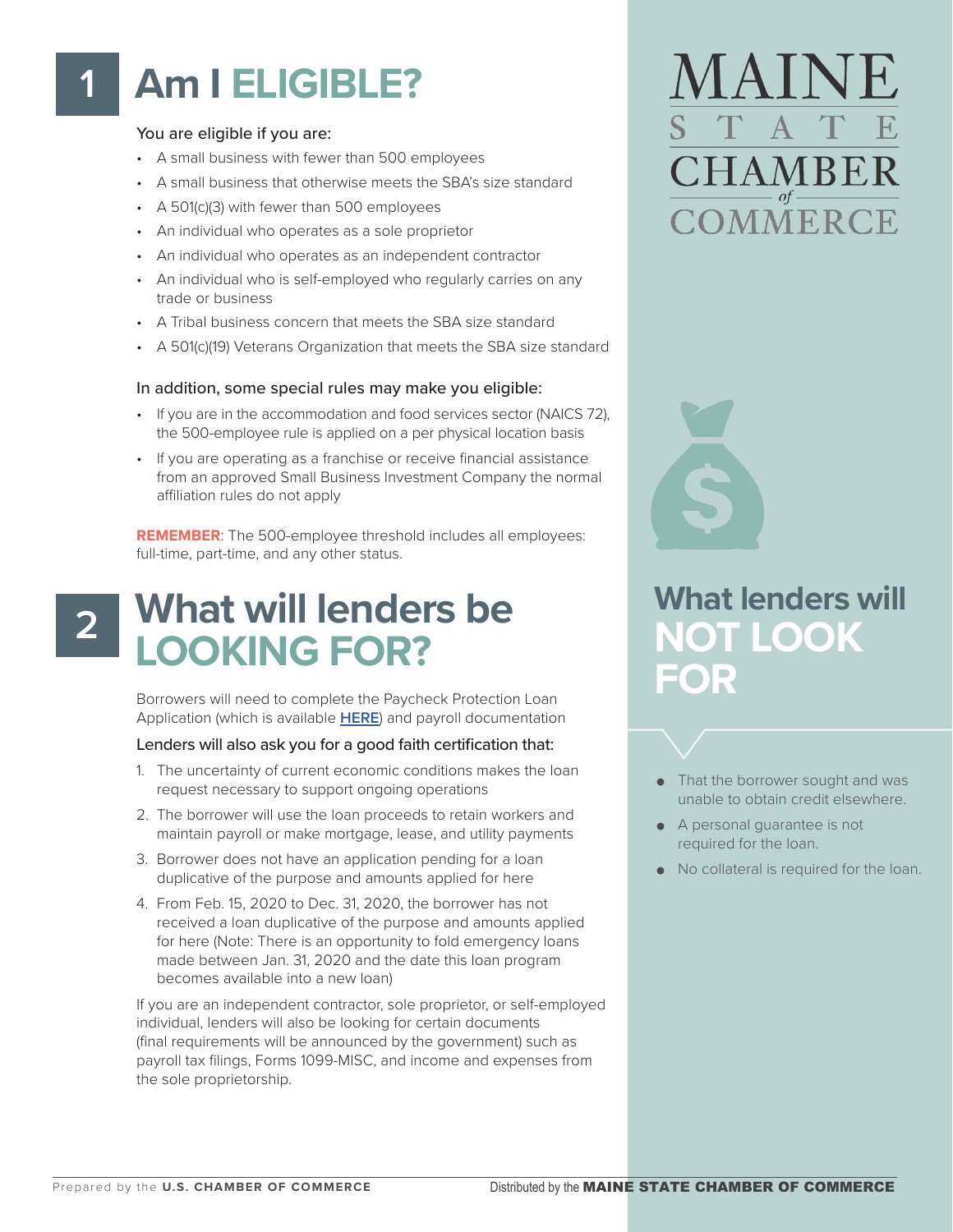## **How much can I BORROW?**

Loans can be up to 2.5 x the borrower's average monthly payroll costs, not to exceed **\$10 million**.

## **How do I calculate my average monthly PAYROLL COSTS?**



**3**

sum of INCLUDED payroll costs

sum of EXCLUDED payroll costs

PAYROLL **COSTS** 

## **INCLUDED** Payroll Cost:

- **1. For Employers:** The sum of payments of any compensation with respect to employees that is a:
	- salary, wage, commission, or similar compensation;
	- payment of cash tip or equivalent;
	- payment for vacation, parental, family, medical, or sick leave
	- allowance for dismissal or separation
	- payment required for the provisions of group health care benefits, including insurance premiums
	- payment of any retirement benefit
	- payment of state or local tax assessed on the compensation of the employee
- **2. For Sole Proprietors, Independent Contractors, and Self-Employed Individuals:** The sum of payments of any compensation to or income of a sole proprietor or independent contractor that is a wage, commission, income, net earnings from self-employment, or similar compensation and that is in an amount that is not more than \$100,000 in one year, as pro-rated for the covered period.

## **EXCLUDED** Payroll Cost:

- 1. Compensation of an individual employee in excess of an annual salary of \$100,000, as prorated for the period February 15, to June 30, 2020
- 2. Payroll taxes, railroad retirement taxes, and income taxes
- 3. Any compensation of an employee whose principal place of residence is outside of the United States
- 4. Qualified sick leave wages for which a credit is allowed under section 7001 of the Families First Coronavirus Response Act (Public Law 116– 5 127); or qualified family leave wages for which a credit is allowed under section 7003 of the Families First Coronavirus Response Act



### **NON SEASONAL EMPLOYERS:**

## Maximum loan  $=$

2.5 X Average total monthly payroll costs incurred during the year prior to the loan date

*For businesses not operational in 2019:*

2.5 X Average total monthly payroll costs incurred for January and February 2020

### **SEASONAL EMPLOYERS:**

## Maximum  $loan =$

2.5 X Average total monthly payments for payroll costs for the 12-week period beginning February 15, 2019 *or* March 1, 2019 (decided by the loan recipient) and ending June 30, 2019

- **• Payments deferred for six months**
- **• 0.50% fixed interest rate**
- **• Loan is due in two years**